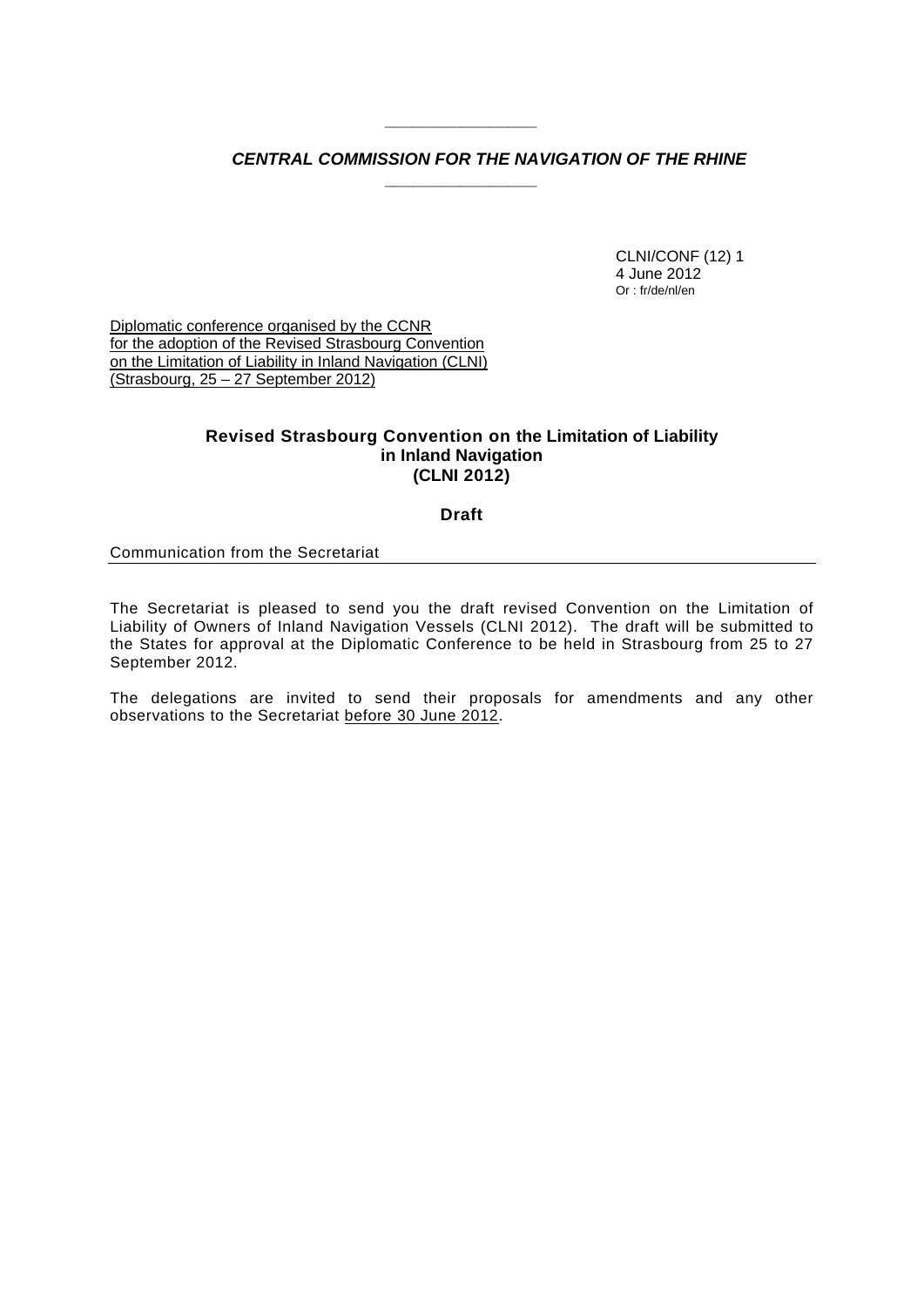# **Strasbourg Convention on the Limitation of Liability**

# **of Owners of Inland Navigation Vessels (CLNI 2012)**

The States party to this Convention,

CONVINCED of the usefulness of harmonising the law applicable to the limitation of liability in inland navigation on all inland waterways,

Have agreed as follows:

# **CHAPTER I**

## **The right of limitation**

#### **Article 1**

#### **Persons entitled to limit liability, definitions**

1. Vessel owners and salvors, as hereinafter defined, may limit their liability in accordance with the rules of this Convention for claims set out in Article 2.

- 2. The term:
- (a) "Vessel owner" shall mean the owner, hirer, charterer entrusted with the use of the vessel in all its aspects, as well as the manager and operator of a vessel;
- (b) "Vessel" shall mean an inland navigation vessel used for commercial navigational purposes and shall also include hydrofoils, ferries and small craft used for commercial navigational purposes but not air-cushion vehicles. The term "vessels" shall also cover dredgers, floating cranes, elevators and all other floating and mobile appliances or plant of a similar nature;
- (c) "Salvor" shall mean any person rendering services in direct connection with salvage or assistance operations. These operations shall also include operations referred to in Article 2, paragraph 1 (d), (e) and (f).
- (d) "Dangerous goods" shall mean dangerous goods within the meaning of Chapter 3.2 of the Annexed Regulation to the European Agreement concerning the International Carriage of Dangerous Goods by Inland Waterway (ADN) in force at the time.
- (e) "Waterway" shall mean any navigable inland waterway, including a lake.

3. If any claims set out in Article 2 are made against any person for whose act, neglect or default the vessel owner or salvor is responsible, such person shall be entitled to avail himself of the limitation of liability provided for in this Convention.

4. In this Convention the liability of a vessel owner shall include liability in an action brought against the vessel herself.

5. An insurer of liability for claims /subject to limitation/ for which limitation is possible/ in accordance with the rules of this Convention shall be entitled to the benefits of this Convention to the same extent as the assured himself.

6. The act of invoking limitation of liability shall not constitute an admission of liability.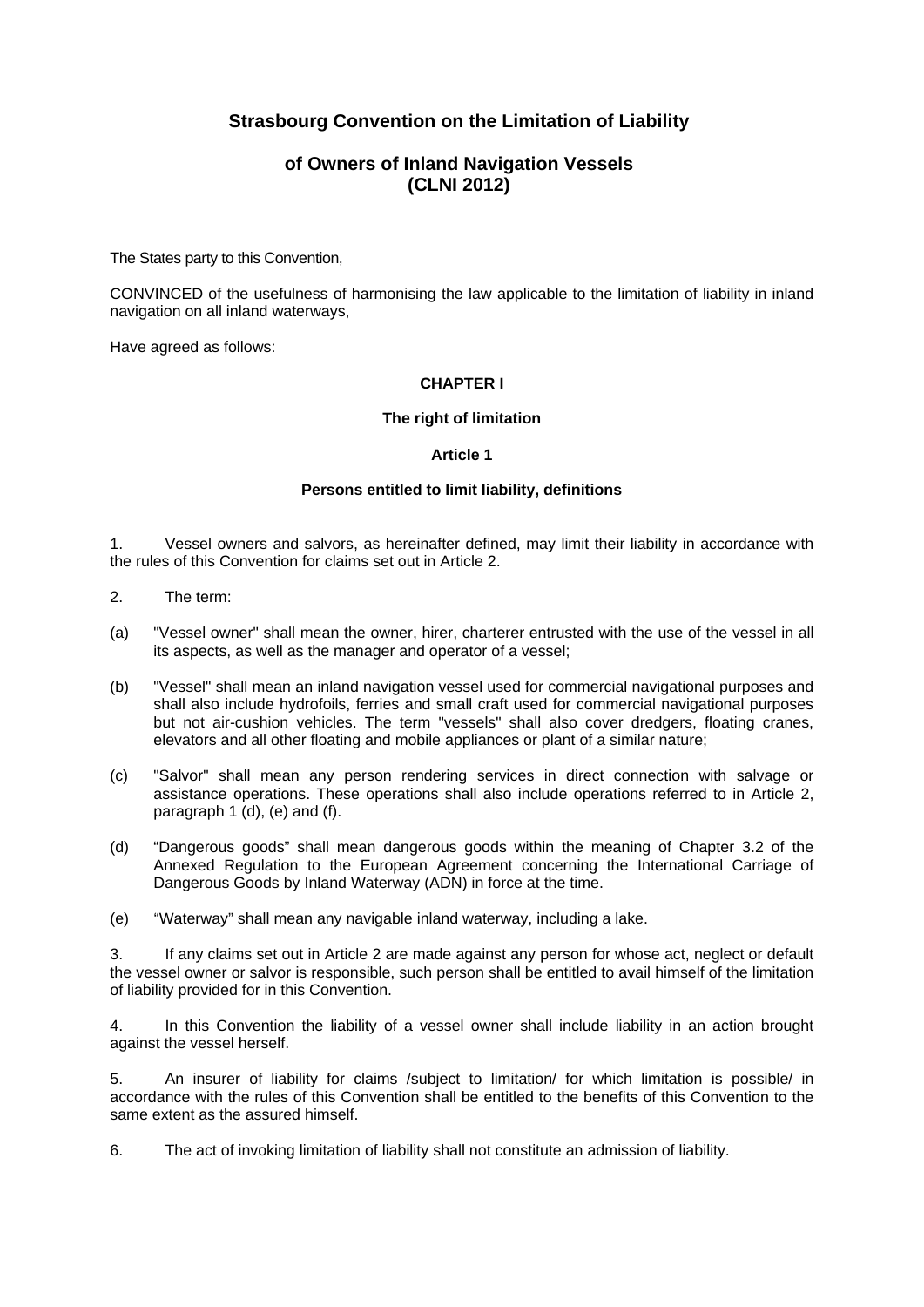#### **Article 2**

#### **Claims subject to limitation**

1. Subject to Articles 3 and 4 the following claims, whatever the basis of liability may be, shall be subject to limitation of liability:

- (a) claims in respect of loss of life or personal injury or loss of or damage, to property (including damage to harbour works, basins, waterways, locks, bridges and aids to navigation), occurring on board or in direct connection with the operation of the vessel or with salvage operations, and consequential loss resulting therefrom;
- (b) claims in respect of loss resulting from delay in the carriage of cargo, passengers or their luggage;
- (c) claims in respect of other loss resulting from infringement of rights other than contractual rights, occurring in direct connection with the operation of the vessel or salvage or assistance operations;
- (d) claims in respect of the raising, removal, destruction or the rendering harmless of a vessel which is sunk, wrecked, stranded or abandoned, including anything that is or has been on board such vessel;
- (e) claims in respect of the removal, destruction or rendering harmless of the cargo of the vessel;
- (f) claims of a person other than the person liable in respect of measures taken in order to avert or minimize loss for which the person liable may limit his liability in accordance with this Convention, and further loss caused by such measures.

2. Claims set out in paragraph 1 shall be subject to limitation of liability even if brought by way of recourse or for indemnity under a contract or otherwise. However, claims under paragraph 1 (d), (e) and (f) shall not be subject to limitation of liability to the extent that they relate to remuneration under a contract with the person liable.

#### **Article 3**

#### **Claims excepted from limitation**

The rules of the present Convention shall not apply to:

- (a) claims for assistance or salvage, including, claims for salvage operations in respect of a vessel which by itself or its cargo threatened damage to the environment, or to claims for contributions in general average;
- (b) claims subject to any international convention or national legislation governing or prohibiting limitation of liability for nuclear damage;
- (c) claims against the owner of a nuclear vessel for nuclear damage;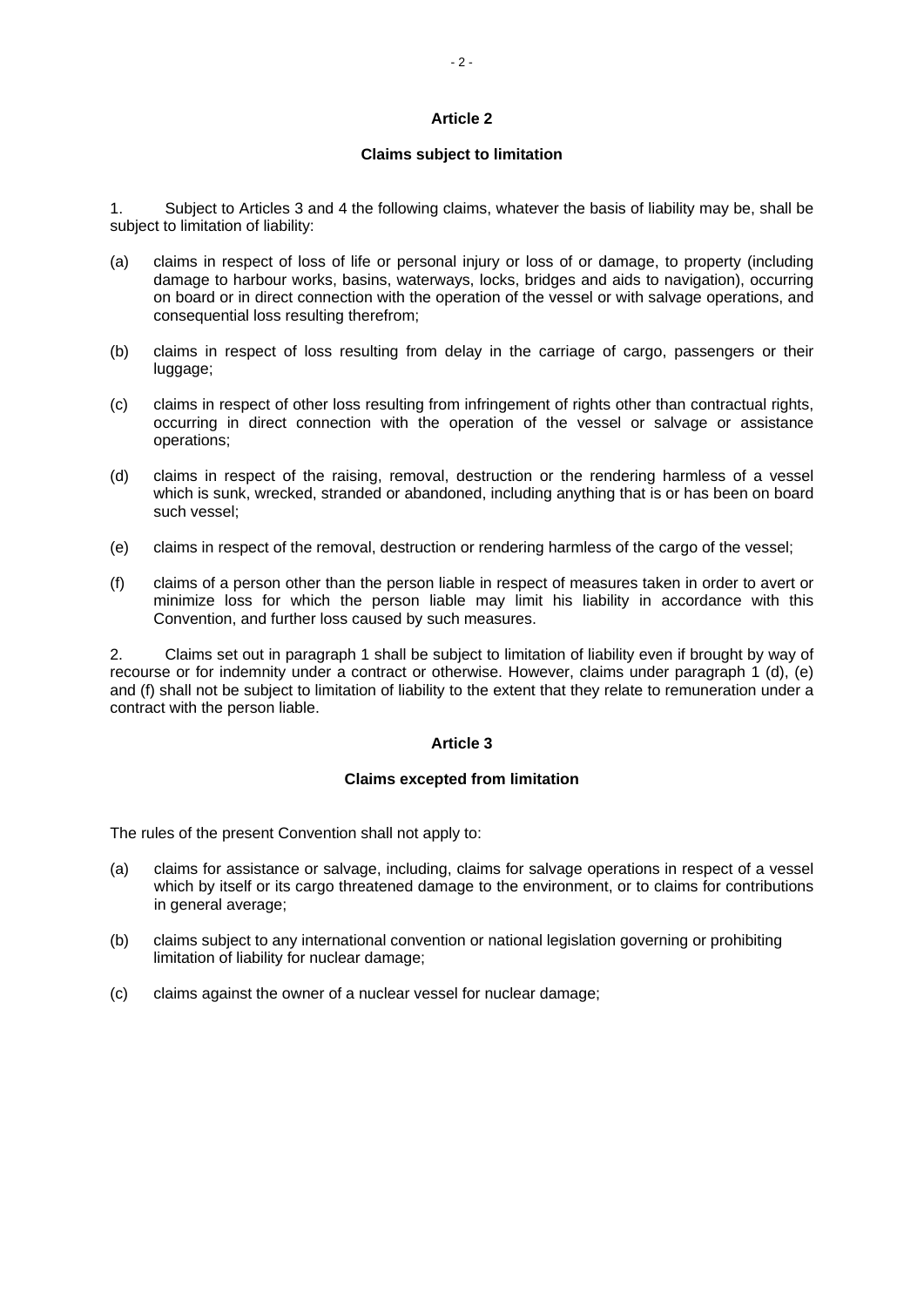(d) claims by servants of the vessel owner or salvor whose duties are connected with the vessel or the salvage operations, including claims of their heirs, dependants or other persons entitled to make such claims, if under the law governing the contract of service between the vessel owner or salvor and such servants the vessel owner or salvor is not entitled to limit his liability in respect of such claims, or if he is by such law only permitted to limit his liability to an amount greater than that calculated in accordance with Article 6 or, for claims within the meaning of Article 7, to an amount greater than that calculated in accordance with Article 7.

### **Article 4**

#### **Conduct barring limitation**

A person liable shall not be entitled to limit his liability if it is proved that the Loss resulted from his personal act or omission, committed with the intent to cause such loss, or recklessly and with knowledge that such loss would probably result.

#### **Article 5**

#### **Counterclaims**

Where a person entitled to limitation of liability under the rules of this Convention has a claim against the claimant arising out of the same occurrence, their respective Claims shall be set off against each other and the provisions of this Convention shall only apply to the balance, if any.

# **CHAPTER II**

#### **Limits of liability**

#### **Article 6**

#### **The general limits**

1. The limits of liability for claims other than those mentioned in Articles 7 and 8, arising on any distinct occasion, shall be calculated as follows:

- a) in respect of claims for loss of life or personal injury,
	- i) for a vessel not used for cargo, in particular a passenger vessel, 400 units of account per cubic metre of displacement at maximum permitted draught, increased for vessels equipped with mechanical means of propulsion by 1 400 units of account per kW of power of the machines providing the propulsion;
	- ii) for a cargo vessel, 400 units of account per tonne of the vessel's deadweight, plus 1 400 units of account per kW of power of the machines providing the propulsion for vessels equipped with mechanical means of propulsion;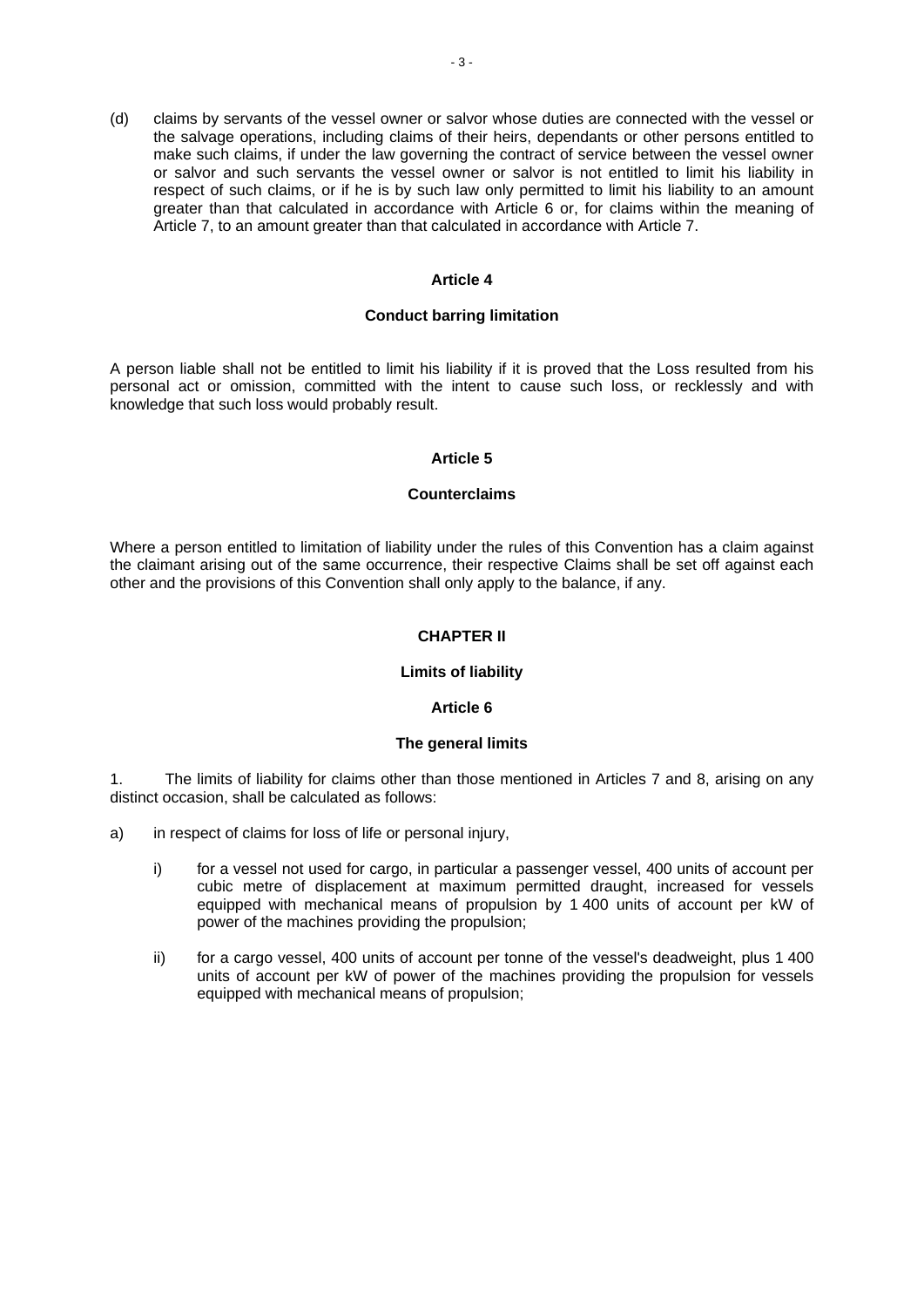- iii) for a pusher or tug, 1 400 units of account per kW of power of the machines providing the propulsion;
- iv) for a pusher which, at the moment when the damage was caused, was coupled to barges in a pushed train, the amount of the limit calculated in accordance with (iii) shall be increased by 200 units of account per tonne of deadweight of the pushed barges; this increase shall not apply in so far as it can be proved that the pusher has provided salvage services to one or more of these barges;
- v) for a vessel equipped with mechanical means of propulsion which at the time when the damage was caused was providing propulsion for other vessels coupled to this vessel, the amount of the limit calculated in accordance with (i), (ii) or (iii) shall be increased by 200 units of account per tonne of deadweight or cubic metre of displacement of the other vessels; this increase shall not apply insofar as it can be proved that this vessel has furnished salvage services to one or more of the coupled vessels;
- vi) for floating and mobile appliances or plant in the sense used in the second sentence of Article 1, paragraph 2 (b), their value at the time of the occurrence;
- (b) In respect of all other claims, half of the amount calculated in accordance with (a);
- (c) When the amount calculated in accordance with (a) is insufficient to pay the claim mentioned therein in full, the amount calculated in accordance with paragraph (b) shall be available for payment of the unpaid balance of claims under paragraph (a) and such unpaid balance shall rake rateably with claims mentioned under paragraph (b);
- (d) in no case shall the limits of liability be less than 400 000 units of account for claims in respect of loss of life or personal injury or less than 200 000 units of account for all other claims.

2. However, without prejudice to the right of claims for loss of life or personal injury according to paragraph 1 (c), a State Party may provide in its national law that claims in respect of damage to harbour works, basins, waterways, locks, bridges and aids to navigation shall have such priority over other claims under paragraph 1 (b) as is provided by that law.

3. The limits of liability mentioned in paragraph 1 (d) shall also apply to any salvor furnishing salvage services to a vessel and not operating from any inland navigation vessel or seagoing vessel, or to any salvor operating solely on the vessel to which he is rendering salvage services.

# **Article 7**

#### **The limits applicable to claims for damage arising from the carriage of dangerous goods**

Notwithstanding Article 6, the limits of liability for a vessel carrying dangerous goods in respect of claims arising in respect of damage resulting directly or indirectly from the dangerous nature of the goods, shall be calculated as follows: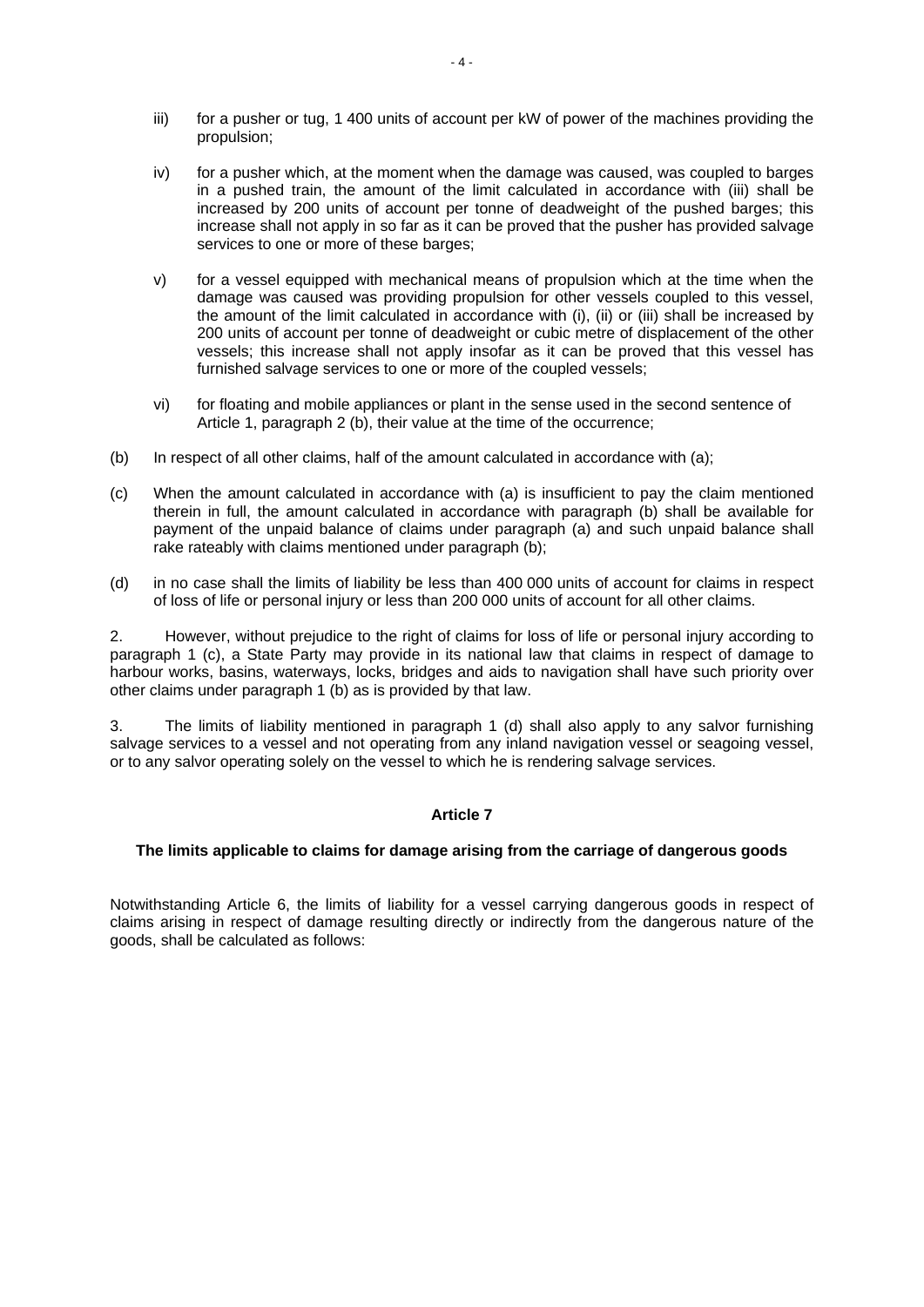- (a) in respect of claims for loss of life or personal injury: twice the amount calculated in accordance with Article 6 paragraph 1 (a), but at least 10 million units of account;
- (b) in respect of all other claims, twice the amount calculated in accordance with Article 6 paragraph 1 (b), but at least 10 million units of account.

When the amount calculated in accordance with the first phrase in (a) is insufficient to pay the claim mentioned therein in full, the maximum amount of liability calculated in accordance with the first phrase in paragraph (b) may be used to settle the unpaid balance of claims under the first phrase of paragraph (a) and such unpaid balance also being used to settle the claims mentioned in the first phrase of paragraph (b).

#### **Article 8**

#### **Limit applicable to passenger claims**

1. In respect of claims arising on any distinct occasion for loss of life or personal injury to passengers of a vessel, the limit of liability of the owner thereof shall be an amount of 100 000 units of account multiplied by:

- (a) the number of passengers which the vessel is authorized to carry according to the vessel's certificate, or,
- (b) if the number of passengers which the vessel is authorized to carry is not prescribed, the number of passengers actually carried by the vessel at the time of the occurrence.

This amount shall not be less than 2 000 000 units of account.

2. For the purpose of this article "claims for loss of life or personal injury to passengers of a vessel" shall mean any such claims brought by or on behalf of any person carried in that vessel:

- (a) under a contract of passenger carriage, or
- (b) who, with the consent of the carrier, is accompanying a vehicle or live animals which are covered by a contract for the carriage of goods.

#### **Article 9**

#### **Unit of account**

1. The unit of account referred to in Articles 6 to 8 is the Special Drawing Right as defined by the International Monetary Fund. The amounts mentioned in Articles 6 to 8 shall be converted into the national currency of the State in which limitation is sought, according to the value of that currency at the date the limitation fund shall have been constituted, payment is made, or security is given which under the law of that State is equivalent to such payment.

2. The value of a national currency of a State Party in terms of the Special Drawing Right shall be calculated in accordance with the method of valuation applied by the International Monetary Fund in effect at the date in question for its operations and transactions.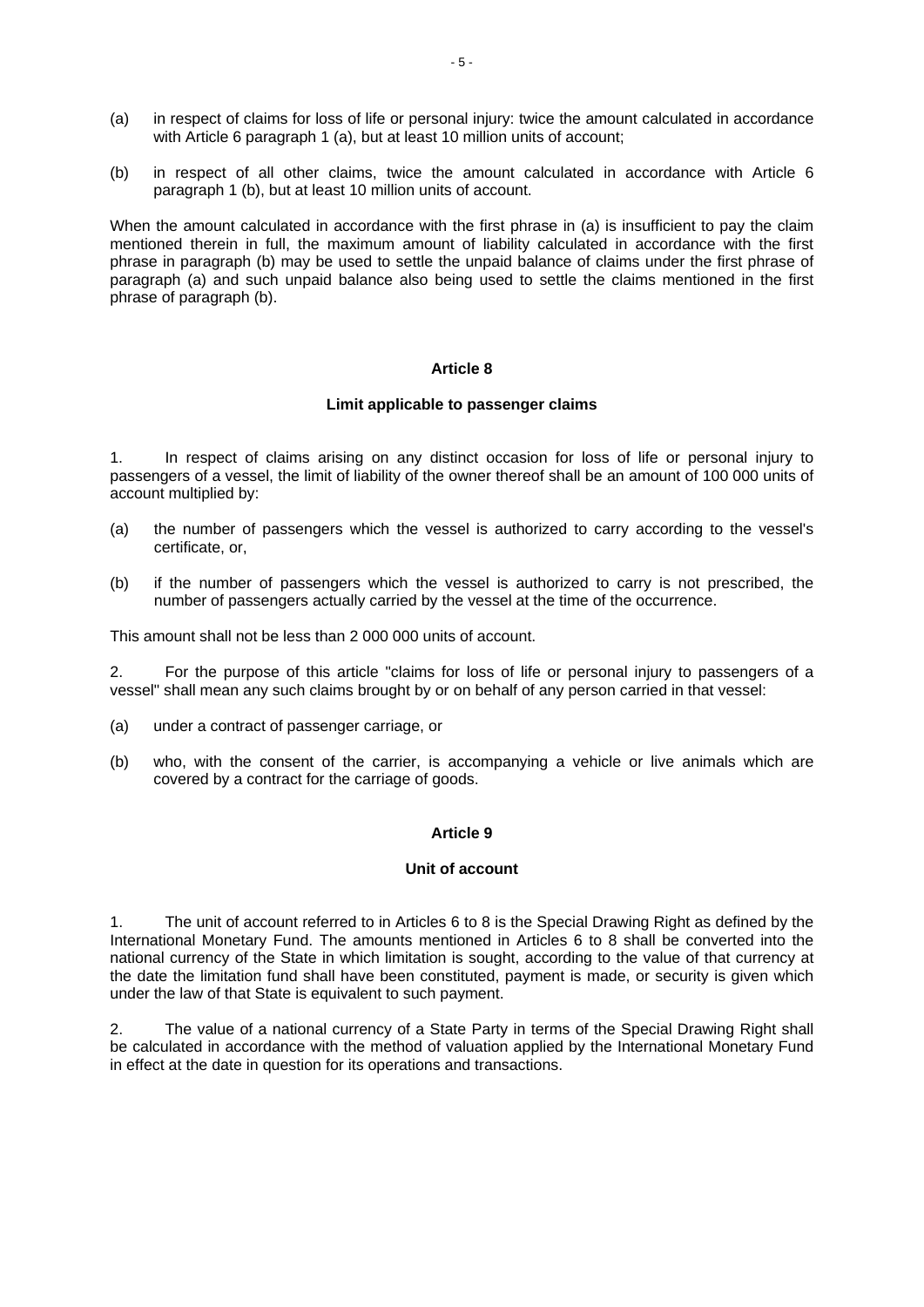3. The States Parties may, on the basis of the method of calculation mentioned in paragraph 1, establish the equivalent of the amounts mentioned in Articles 6 to 8 in their national currency in round figures. When, following a change in the value of the national currency in terms of Special Drawing Rights, the amounts expressed in such currency differ by more than 10% from the real value expressed in Special Drawing Rights in Articles 6 to 8, the said amounts shall be adapted to the real value. States Parties shall communicate to the Depositary the sums expressed in the national currency and any modification of those sums.

## **Article 10**

#### **Aggregation of claims**

1. Without prejudice to paragraph 2, the limits of liability calculated in accordance with Article 6 shall apply to the aggregate of all claims which arise on any distinct occasions:

- (a) against the person or persons mentioned in Article 1, paragraph 2 (a), and any person for whose act, neglect or default he or they are responsible; or
- (b) against the owner of a vessel rendering salvage services from that vessel and the salvor or salvors operating from such vessel and any person for whose act, neglect or default he or they are responsible; or
- (c) against the salvor or salvors who are not operating from an inland navigation vessel or a seagoing ship or who are operating solely on the vessel to which the salvage services are rendered and any person for whose act, neglect or default he or they are responsible.

2.

- (a) When, in conformity with article 6, paragraph 1 (a) (iv) , the amount of liability for a pusher which, at the time when the damage was caused, was coupled to barges in a pushed train, is increased in respect of claims arising out of the occurrence by 200 units of account per tonne deadweight of the pushed barges, the amount of liability of each of the barges is reduced, in respect of claims arising out of this occurrence, by 200 units of account for each tonne deadweight of the pushed barge.
- (b) When, in conformity with article 6, paragraph 1 (a) (v), the amount of liability foe a vessel equipped with mechanical means of propulsion which, at the. time when the damage was caused, was providing propulsion for other vessels coupled to it, is increased in respect of claims arising out of the occurrence by 200 units of account per tonne deadweight or cubic metre of displacement of the coupled vessels, the amount of liability for each coupled vessel shall be reduced, in respect of claims arising out of the said occurrence, by 200 units of account for each tonne deadweight or each cubic metre of displacement of the coupled vessel.

3. For the upper limits of liability calculated in accordance with Article 7, paragraphs 1 and 2 shall apply correspondingly, however, regarding paragraph 2, to the extent that instead of 200 units of account 400 units of account shall be used as a basis.

4. The limits of liability calculated in accordance with Article 8 shall apply to the aggregate of all claims arising from the occurrence against the person or persons mentioned in Article 1, paragraph 2 (a), in respect of the vessel referred to in Article 8 and any person for whose act, neglect or default he or they are responsible.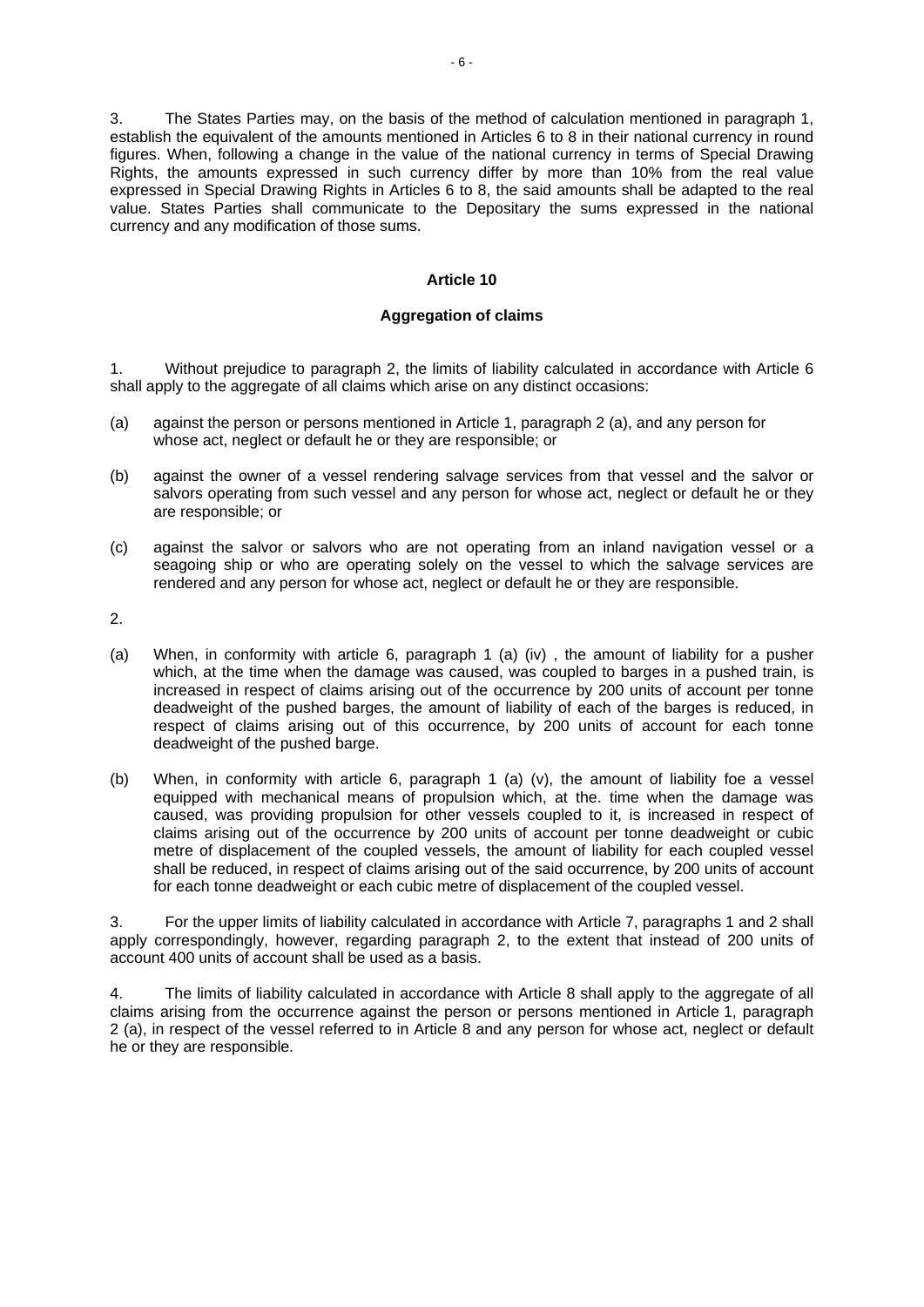#### **Limitation of liability without constitution of a limitation fund**

1. Limitation of liability may be invoked notwithstanding that a limitation fund as mentioned in Article 12 has not been constituted. However, a State Party may provide in its national law that, where an action is brought in its courts to enforce a claim subject to limitation, a person liable may only invoke the right to limit liability if a limitation fund has been constituted in accordance with the provisions of this Convention or is constituted when the right to limit liability is invoked.

2. If limitation of liability is invoked without the constitution of a limitation fund, the provisions of Article 13 shall apply.

# **CHAPTER III**

#### **The limitation fund**

#### **Article 12**

#### **Constitution of the fund**

1. Any person alleged to be liable may constitute one or more funds with the competent court or other competent authority in any State Party in which legal proceedings are instituted in respect of a claim subject to limitation, or, if no legal proceedings are instituted, with the competent court or other competent authority in any State Party in which legal proceedings may be instituted for a claim subject to limitation. Each fund must be constituted in the sum of such of the amount calculated in accordance with Articles 6 to 8 as are applicable to claims for which the person constituting the fund(s) may be liable, together with interest thereon from the date of the occurrence giving rise to the liability until the date of the Constitution of the fund. A fund thus constituted shall be available only for the payment of claims in respect of which limitation of liability can be invoked.

2. A fund may be constituted, either by depositing the sum, or by producing a guarantee acceptable under the legislation of the State Party where the fund is constituted and considered to be adequate by the court or other competent authority.

3. A fund constituted by one of the persons mentioned in Article 10, paragraph 1 (a), (b) or (c) or paragraph 4, or his insurer shall be deemed constituted by all persons mentioned in Article 10, paragraph 1 (a), (b) or (c) or paragraph 4.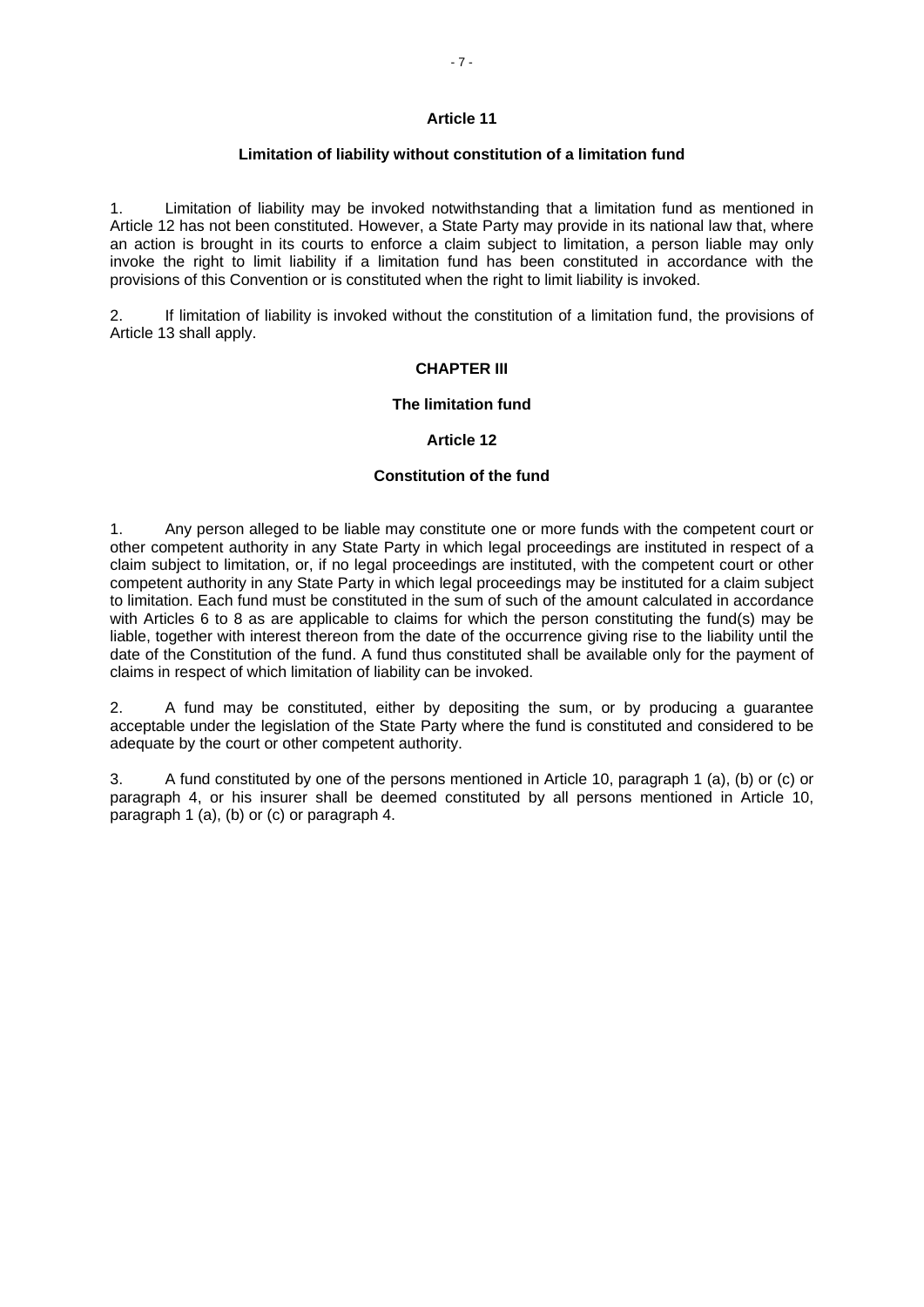# **Article 13**

## **Distribution of the fund**

1. Subject to the provisions of Article 6, paragraphs 1 and 2 as well as of Articles 7 and 8 the fund shall be distributed among the claimants in proportion to the amount of their established claims against the fund.

2. If, before the fund is distributed, the person liable, or his insurer, has settled a claim against the fund such person shall, up to the amount he has paid, acquire by subrogation the rights which the person so compensated would have enjoyed under this Convention.

3. The right of subrogation provided for in paragraph 2 may also be exercised by persons other than those mentioned above in respect of any amount of compensation which they may have paid, but only to the extent that such subrogation is permitted under the applicable national law.

4. Where the person liable or any other person establishes that he may be compelled to pay, at a later date, any such amount of compensation with regard to which such person would have enjoyed a right of subrogation pursuant to paragraphs, 2 and 3 had the compensation been paid before the fund was distributed, the court or other competent authority of the State where the fund has been constituted may order that a sufficient sum shall be provisionally set aside to enable such person at such later date to enforce his claim against the fund.

# **Article 14**

#### **Effects of the constitution of the fund**

1. Where a fund has been constituted in accordance with Article 12, any person entitled to make<sup>1</sup> a claim against the fund shall be barred from exercising any right in respect of such claim against any other assets of a person by or on behalf of whom the fund has been constituted.

2. After a fund has. been constituted in accordance with Article 12, any vessel or other property belonging to a person on behalf of whom the fund has been constituted, which has been arrested or attached within the jurisdiction of a State Party for a claim which may be raised against the fund, or any security given, shall be released by order of the court or other competent authority of such State.

3. The provisions of paragraphs 1 and 2 shall apply only if the claimant may bring a claim against the fund before the court administering that fund and the fund is actually available and freely transferable in respect of that claim.

1

<sup>1</sup> The Dutch, French and Luxembourg delegations oppose this wording, and wish to retain the wording in the current CLNI, i.e. "having made a claim".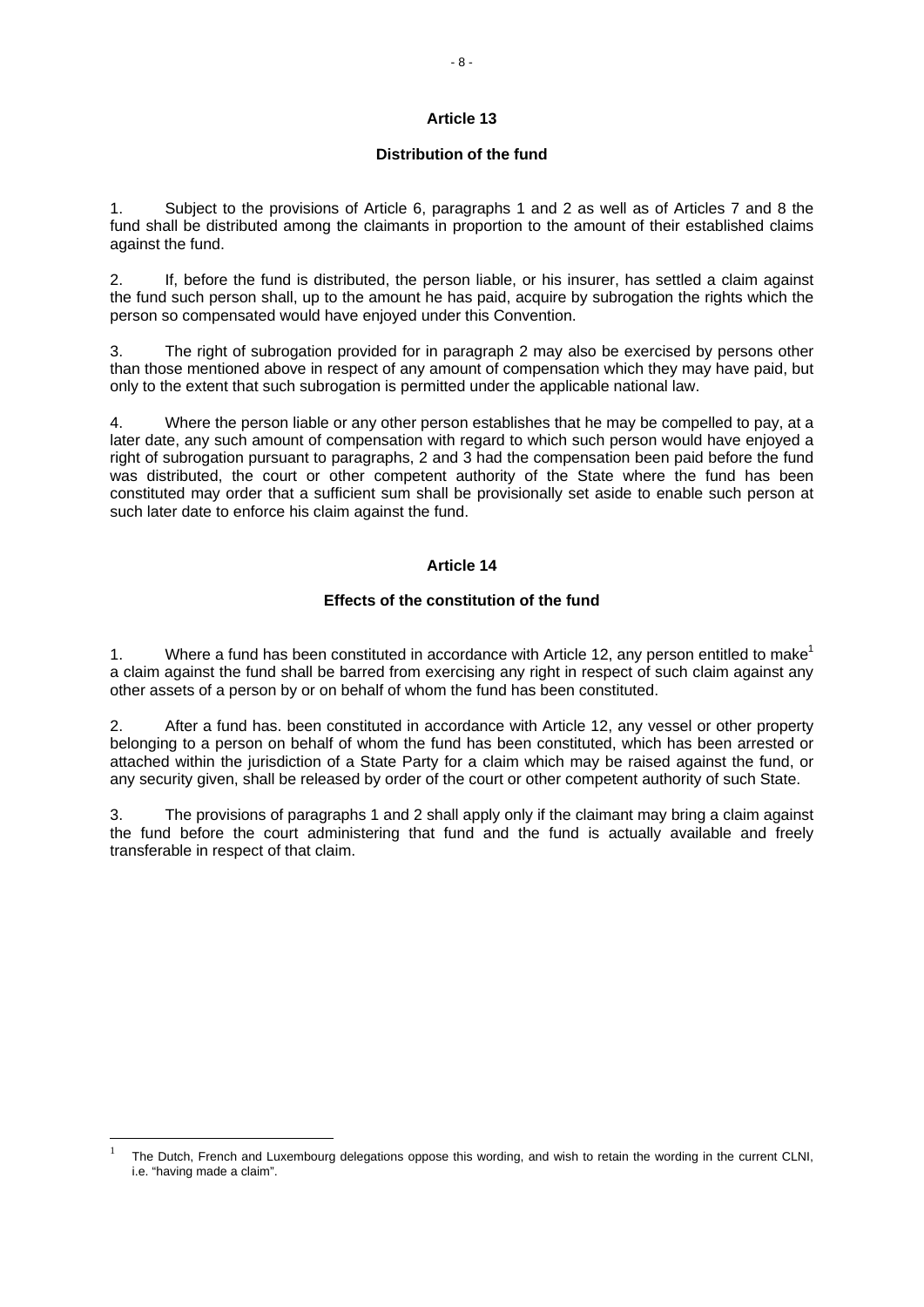# **CHAPTER IV**

#### **Scope of application**

#### **Article 15**

1. This Convention shall apply to the limitation of the liability of the owner of a vessel or a salvor in its version in force at the time of the incident giving rise to the claims and if at the time of this incident this person claims before the courts of one of the contracting States a limitation of his/her liability or requests the lifting of a sequester in respect of a vessel or other item of property, or the release of a guarantee given within the national territory of a contracting State and:

- (a) the vessel is on a waterway located on the territory of a Contracting State,
- (b) salvage services have been furnished along one of the said waterways to a vessel in danger or to the cargo of such a vessel, or
- (c) a vessel sunk, wrecked, stranded or abandoned along one of the said waterways or the cargo of such a vessel has been raised, removed, destroyed or rendered harmless.

This Convention shall also apply to the limitation of liability of a salvor furnishing assistance services from an inland navigation vessel to a sea-going vessel in danger along one of the said waterways or to the cargo of such a vessel.

2. Any State may, at the time of signature, ratification, acceptance, approval or accession, or at any subsequent time, exclude application of this Convention by sending a declaration to the Depositary, in cases where the waterway referred to in paragraph 1:

- (a) is situated within its national territory, and
- (b) is not listed in Annex 1 of the European Agreement on Main Inland Waterways of International Importance (AGN).

The waterway to be excluded must be clearly specified in the declaration.

3. The exclusion shall take effect on the first day of the month following the expiry of a period of three months following notification of the declaration referred to in paragraph 2 or, if this Convention has not yet entered into force, on its entry into force. This Convention shall not apply to claims arising from an incident occurring while the vessel was using an excluded waterway. Exclusion shall not apply in respect of incidents occurring before the declaration takes effect.

4. A State which has made a declaration under paragraph 2 may withdraw it at any time by means of a declaration of withdrawal notified to the Depositary. The withdrawal shall take effect three months as from the date of the notification of the declaration of withdrawal or on any subsequent date specified in the declaration of withdrawal. Withdrawal shall not have any effect on the limitation of liability in respect of claims arising from an incident occurring before the withdrawal takes effect.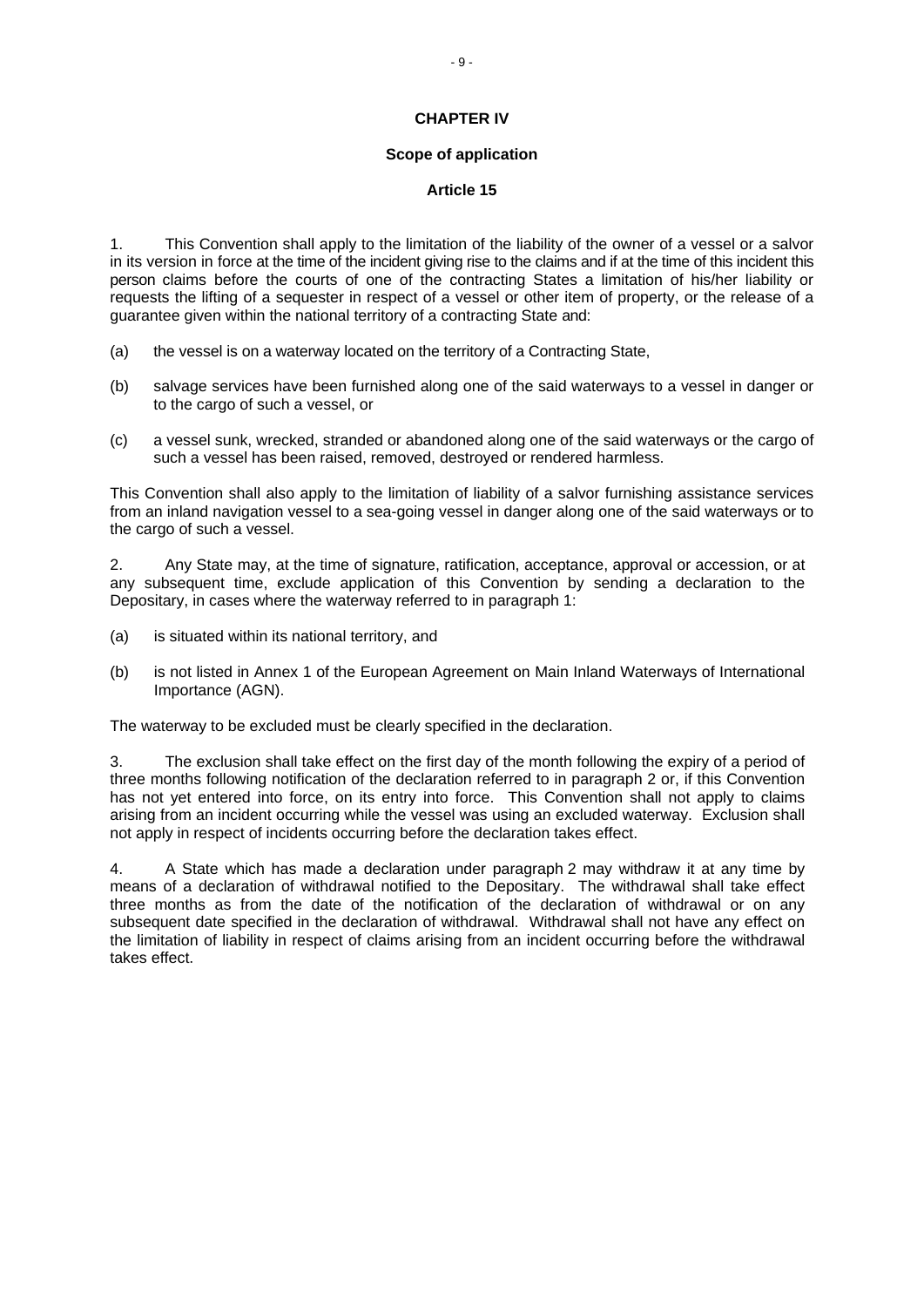# **CHAPTER V**

# **Final clauses**

# **Article 16**

# **Signature, ratification and accession**

1. This Convention shall be open for signature by any State at the Strasbourg headquarters of the Central Commission for the Navigation of the Rhine from … to ….

2. The States may express their consent to be bound by this Convention by:

- a) signature without reservation as to ratification, acceptance or approval, or
- b) signature subject to ratification, acceptance or approval, followed by ratification, acceptance or approval, or
- c) accession.

3. Ratification, acceptance, approval or accession shall be effected by the deposit of a formal instrument with the Secretary General of the Central Commission for the Navigation of the Rhine.

# **Article 17**

# **Entry into force**

1. This Convention shall enter into force on the first day of the month following the expiry of a period of one year as from the date on which four States have deposited their instruments of ratification, acceptance, approval or accession, or on the date on which the Strasbourg Convention on the limitation of liability of owners of inland navigation vessels (CLNI) ceases to be in force, whichever date is the later.

2. A State that ratifies, accepts, approves or accedes to this Convention and is a Contracting Party to the CLNI shall denounce the latter.

3. For a State which deposits an instrument of ratification, acceptance, approval or accession after the conditions governing the entry into force of this Convention have been met, the Convention shall enter into force on the first day of the month following the expiry of a period of three months as from the date on which that State deposited its instrument. By way of derogation from the first sentence, the Convention shall enter into force in that State on the day on which the Convention enters into force in accordance with paragraph 1 if the instrument of ratification, acceptance, approval or accession has been deposited at least three months before the entry into force of the Convention in accordance with paragraph 1.

# **Article 18**

# **Reservations**

1. Any State may, at the time of signature ratification, acceptance, approval or accession and at any subsequent time, reserve the right to exclude the application of the rules of this Convention in their entirety or in part: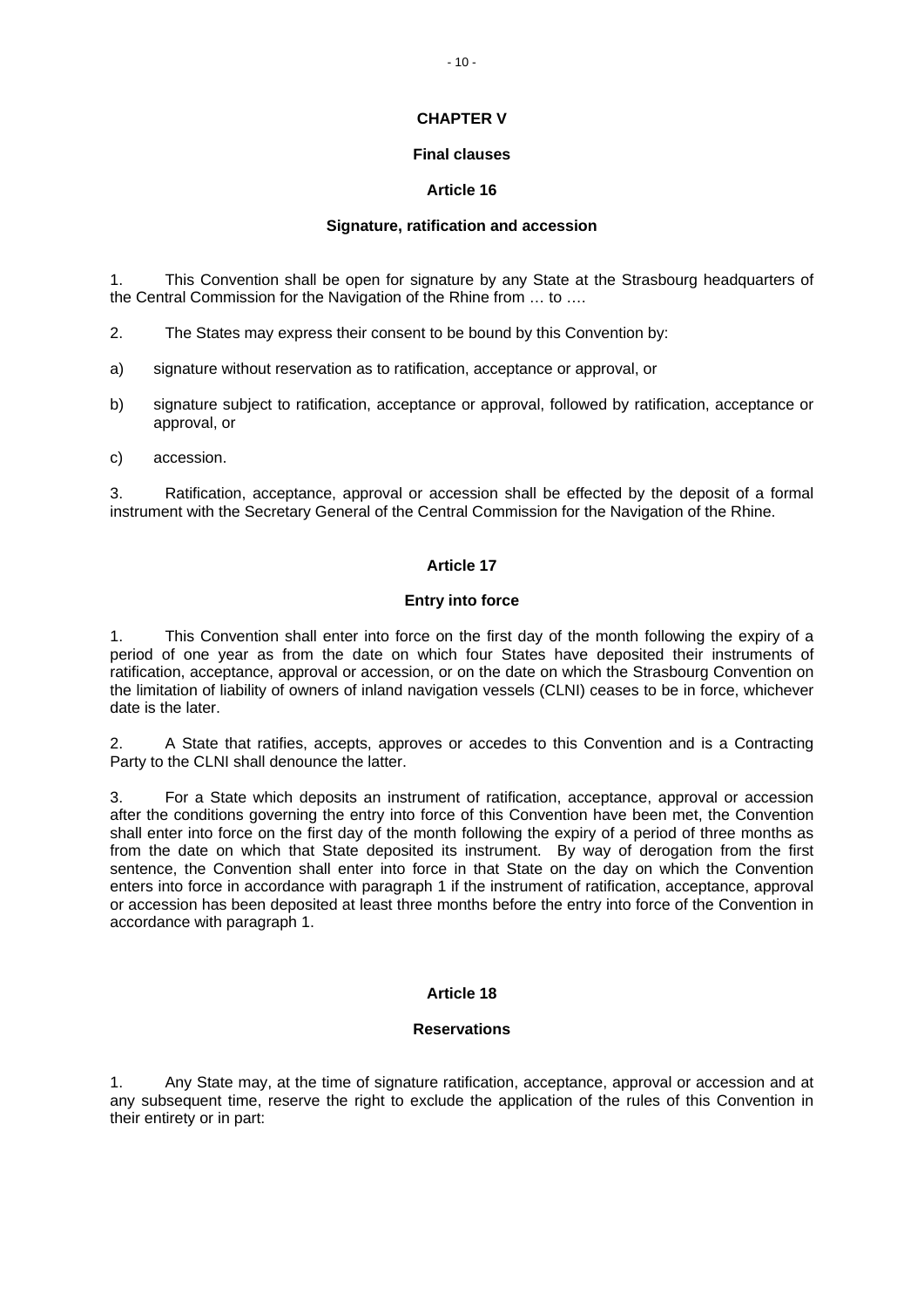- (a) to claims for damage due to a change in the physical, chemical or biological quality .of the water;
- (b) to claims mentioned in Article 7, insofar as they are governed by an international convention or domestic regulations excluding the limitation of liability or setting limits of liability higher than provided for in this Convention;
- (c) to claims mentioned in Article 2 paragraph 1 (d) and (e) of this Convention;
- (d) to lighters exclusively used in ports for transhipments.

2. Any State that avails itself of the option provided for in paragraph 1(b) must notify the Depositary of the amounts of the limits of liability that have been adopted or of the fact that there is no such limit of liability.

3. Reservations made at the time of signature are subject to confirmation upon ratification, acceptance or approval.

4. Any State which has made a reservation to this Convention may withdraw it at any time by means of a notification addressed to the Depositary. The withdrawal shall take effect on the date the notification is received or on a later date specified therein.

5. Reservations other than those provided for in this Convention shall not be admissible.

#### **Article 19**

#### **Denunciation**

1. This Convention may be denounced by any of the States Parties by a notification addressed to the Depositary, at any time after one year from the date on which the Convention entered into force for that Party.

2. Without prejudice to Article 20 paragraph 3 and 21 paragraph 8, the denunciation shall take effect on the first day of the month following the expiry of a period of six months from the date on which the notification is received or after such longer period as may be specified therein.

# **Article 20**

#### **Simplified procedure for the review of the limits of liability**

1. The limits of liability prescribed in Articles 6 to 8 and 10 shall be reviewed by the Depositary at five-year intervals, the first such review to take place on [the last day of the year five years after adoption of the Convention], by reference to an inflation factor which corresponds to the accumulated rate of inflation since the date of the last notification referred to in paragraph 2 below of a review resulting in an amendment of the limits of liability or, on the occasion of the first review, since the date of rentry into force of the Convention. The measure of the rate of inflation to be used in determining the inflation factor shall be the weighted average of the annual rates of increase or decrease in the Consumer Price Indices of the States whose currencies comprise the Special Drawing Right mentioned in paragraph 1 of Article 9.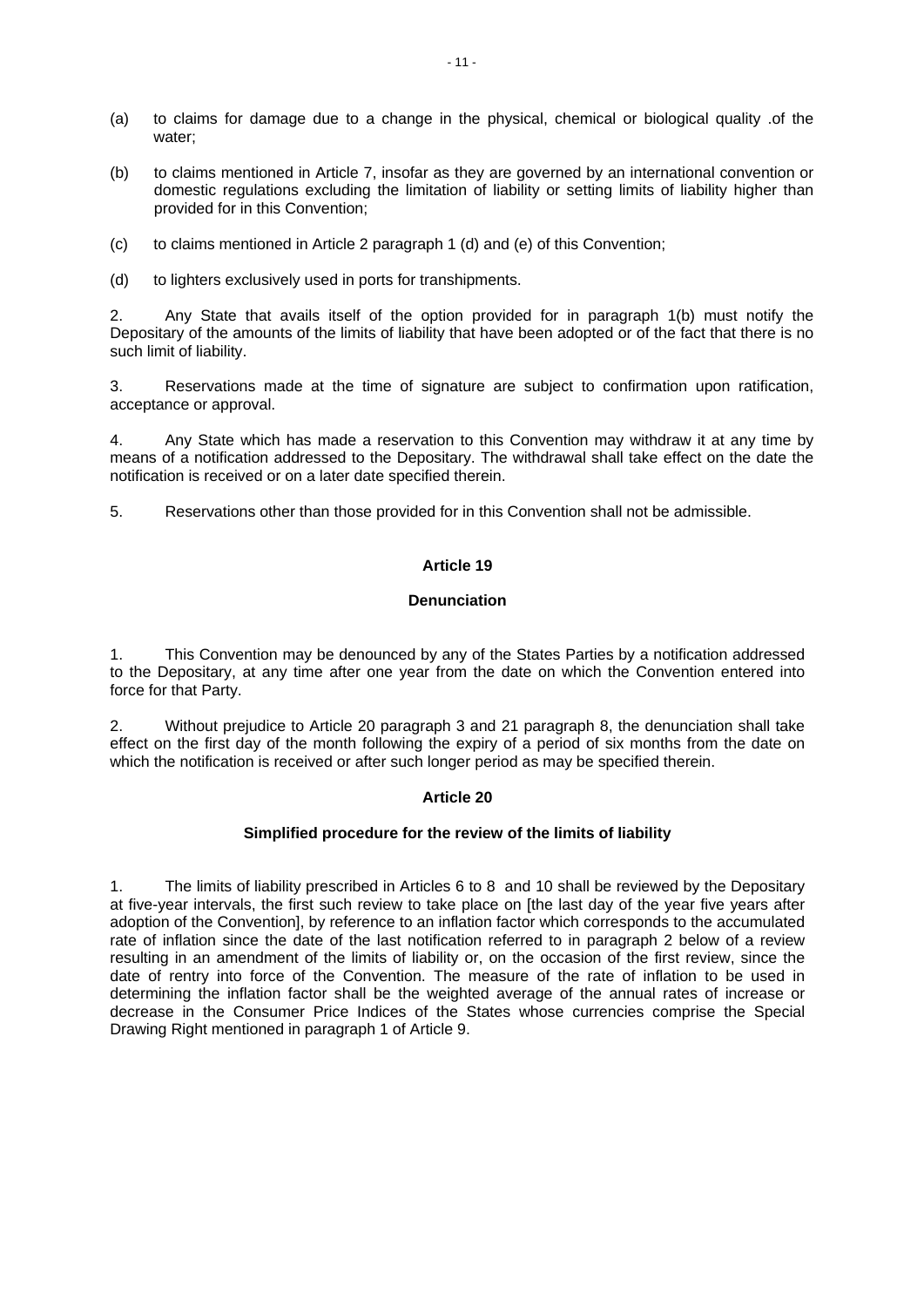2. If the review referred to in paragraph 1 above concludes that the inflation factor has exceeded 10%, the Depositary shall notify all the Contracting States of (a revision of the limits of liability) the amended amounts of the limits calculated on the basis of the inflation factor. The amended amounts of the limits shall be deemed adopted on expiry of a period of one year from the date of notification unless, within this period, one third of the Contracting States have notified the Depositary by means of a declaration of their refusal to accept the revised limits.

3. An amendment deemed adopted by virtue of paragraph 2 above shall enter into force nine months after its adoption for all the States party to this Convention on that date, unless they denounce the Convention by virtue of paragraph 1 of Article 19 no later than three months before the revised limits are to enter into force. The denunciation shall be effective from the date on which the revised amounts become effective. The revised limits shall be binding on any State becoming a party to this Convention after adoption of the revision. The amended amounts shall however only apply to claims arising from an incident that occurred after the amendment entered into force.

4. Without prejudice to paragraph 1 above, the procedure referred to in paragraph 2 above may be applied at any time at the request of one third of the Contracting States if, since the previous review or, if there has been no such review, since the date of entry into force of this Convention, the inflation factor referred to in paragraph 1 above is greater than 5%. Subsequent reviews carried out in accordance with the procedure described in paragraph 1 above shall be made every five years, the first such review to take place at the end of the fifth year following a review carried out by virtue of the present paragraph.

#### **Article 21**

#### **Meeting for increasing the amounts of the limits**

1. At the request of one third of the Contracting Parties, and without prejudice to Article 20, the Depositary shall convene a conference of all the Contracting States to deliberate on the increase in the amounts of the limits provided for in Articles 6 to 8 and 10. The conference shall be convened at the earliest six months after the day on which the request was transmitted.

2. During discussion on the increase in the amounts of the limits provided for in Articles 6 to 8 and 10, the conference shall take account of the lessons drawn from the events having led to damage and in particular the amount of damage resulting therefrom and the effect of the proposed increase on the cost of insurance.

3. There shall be no discussion on any amendment to the amounts made under this Article until at least five years after the entry into force of a previous amendment adopted by virtue of this Article or Article 20.

4. The amount resulting from the increase, in accordance with this provision, may not exceed three times the amount laid down in this Convention.

5. Any discussion on increasing the amounts of the limits in accordance with this Article shall cease on the launch of a review provided for in Article 20 paragraph 1. Discussion shall resume if one third of the Contracting Parties so request after an amendment takes effect in accordance with Article 20 paragraph 2.

6. The decision to increase the amounts provided for in Articles 6 to 8 and 10 shall be made by a two-thirds majority of the Contracting States present and voting.

7. The Depositary shall notify all the Contracting States of any increase decide on by virtue of paragraph 6. The increase is deemed applicable on expiry of a period of twelve months from the date of notification unless, within this period, one third of the Contracting States notify the Depositary of their refusal to accept the increase.